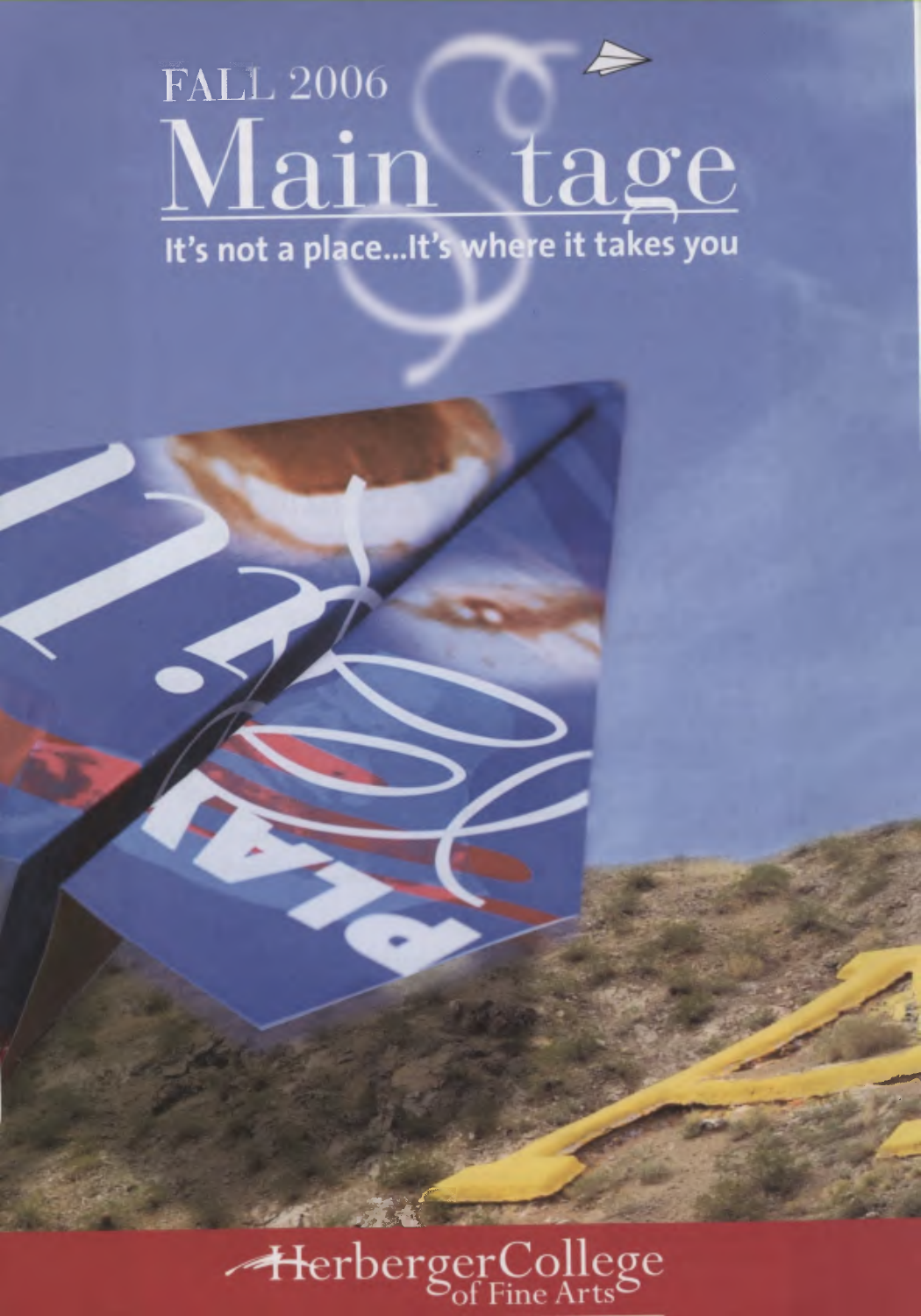### MainStage fall. Where will it take *yo*

### LYRIC OPERA THEATRE

One of the most popular musicals of all time, Godspell, tells of the last seven days of Jesus' life according to the Gospel of St. Matthew.The Scarecrow is an operatic adaptation of Hawthorne's tale of a living scarecrow, created out of malevolence, as he discovers love and what it means to be human and to determine his own fate. Hello, Jerry! A special engagement concert celebrating the songs and lyrics of Broadway legend Jerry Herman as performed by some of today's biggest Broadway stars.

**Godspell** runs Sept. 29 & 3o; Oct. 1, 4 & 6-8. Hello Jerry! runs Oct. 28. The Scarecrow runs Nov.17 & 18; Dec.1 & 2.

### THEATRE

The Lost Ones is set in a post-apocalyptic future and tells the story of two boys who have lost their childhood to war, while offering an affirmation of the resilience, optimism and generosity of the human spirit. Haroun and the Sea of Stories, a bold theatrical adaptation of Salman Rushdie's novelistic celebration of storytelling, tells the tale of a boy's love for his father, punctuated by messages about the importance of free speech and independent thought. Festival of New Work premiers four new plays by ASU graduate students with two productions, Skylark Dreams and The House Where Nobody Lives, and two staged readings.

The Lost Ones runs Sept. 21, **23, 24,** & 28-30; Oct. 1. Haroun and the Sea of Stories runs Oct. 13-15 & 19-22. Festival of New Work runs Nov. 9-19.

### DANCE

Rhythms of Life: Drums and Dances from Africa explores African influence on Western dance with visiting artists Agbe Nunya, Axe Capoeira, Cuban Connection, Joel Valentin-Martinez and Sule Wilson. Moving Ground features guest choreographer Nora Chipaumire of the Urban Bush Women, who sets work combining the spiritual elements of traditional African and Caribbean dance with contemporary, Western dance.

Rhythms of Life: Drums and Dances from Africa runs Nov. 3-5. Moving Ground runs Nov.16-19.

#### **ORGAN**

An Italian baroque organ built by Domenico Traeri in 1742 joins the Fritts organ this season.The King of Instruments Meets the Instrument of Kings marks the first public performance on the Traeri organ, exploring the sounds of organ and trumpet. It Takes Two to Tango is an evening of duets showcasing the magnificent Fritts organ, with four hands and feet! The 4th Annual Organ Christmas Concert celebrates the music of Christmas in the Organ Hall, appropriately decorated for the occasion.

The King of Instruments Meets the Instrument of Kings runs Sept. 24. It Takes Two to Tango runs Nov. 5. 4th Annual Organ Christmas Concert runs Dec. 9 & 10.

#### **JAll**

New this season, the series explores the music of jazz legends as well as works of today's hottest jazz artists. Joe Corral, jazz flutist and local favorite, joins the ASU Concert Jazz Band for a fabulous evening.





-FierbergerCollege of Fine Arts

#### **ARIZONA STATE UNIVERSITY**

ASU Organ Studio presents

### The Fourth Annual Christmas Concert

Jeong Hoon Kim, tenor

Dec. 9 & 10, 2006 2:30 & 5 p.m.

Organ Hall Music Building

School of Music Herberger College of Fine Arts Arizona State University

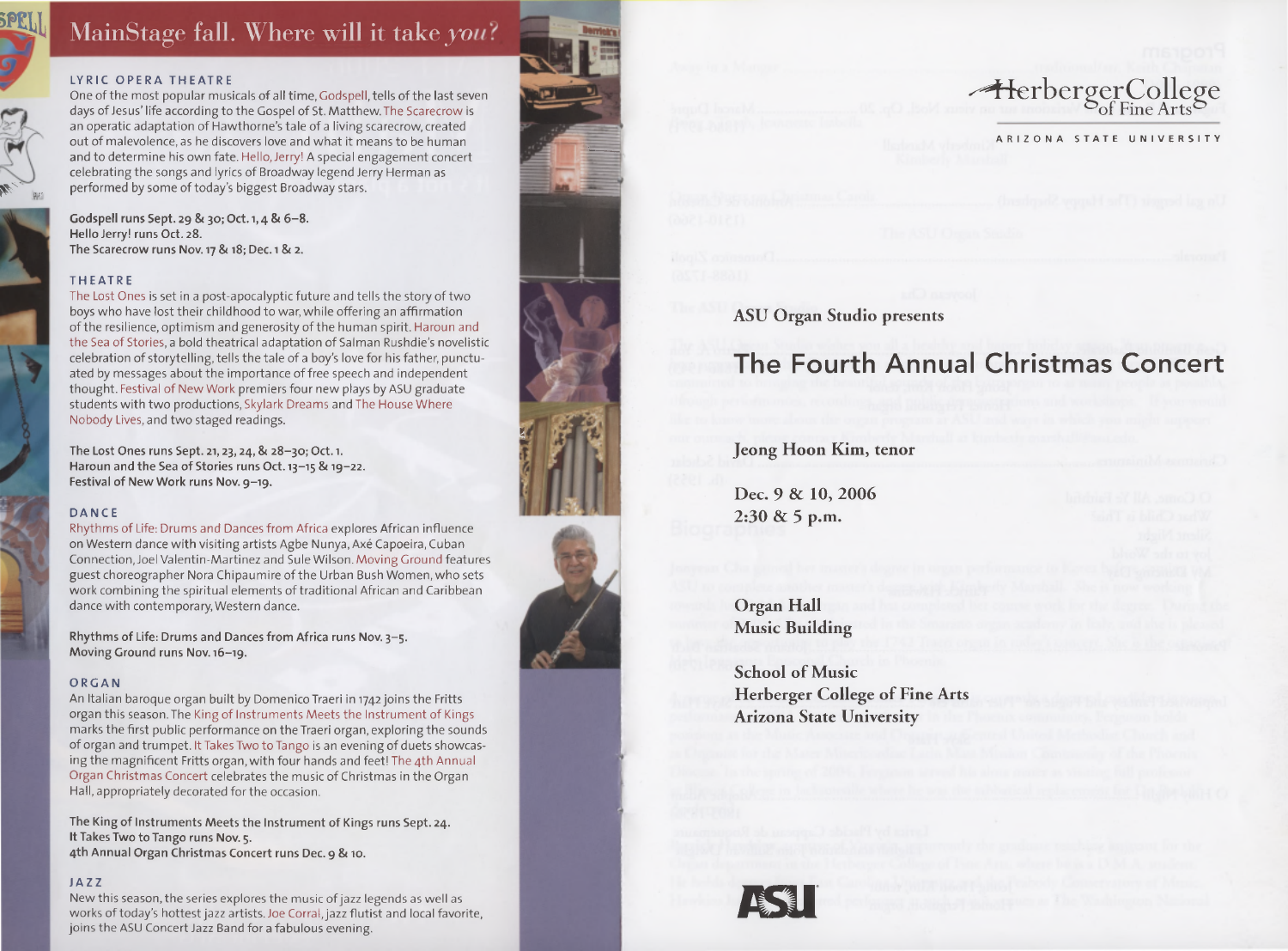Program<br>Fugato and Pres Fugato and Presto from Variations sur un vieux Noël, Op. 20 **Marcel Dupre** Marcel Dupré

Kimberly Marshall

(1510-1566)

Pastorale Domenico Zipoli (1688-1726)

Jooyean Cha

Gesù Bambino Pastorale Pietro A. Yon

(1886-1943)

Jeong Hoon Kim, tenor Homer Ferguson, organ

Christmas Miniatures David Schelat

(b. 1955)

0 Come, All Ye Faithful What Child is This? Silent Night Joy to the World My Dancing Day

Patrick Hawkins

Pastorale Johann Sebastian Bach (1685-1750)

Improvised Fantasy and Fugue on "Puer natus est" Skye Hart

Skye Hart

0 Holy Night Adophe Adam 1803-1856)

> Lyrics by Placide Cappeau de Roquemaure English translation John Sullivan Dwight

Jeong Hoon Kim, tenor Homer Ferguson, organ Away in a Manger traditional/arr. Keith Chapman

(1886-1971) Bring a Torch, Jeannette Isabella

Kimberly Marshall

(1945-1989)

Un gai bergeir (The Happy Shepherd) **Antonio de Cabezon** Antonio de Cabezón <sup>Organ</sup> Duets on Christmas Carols

The ASU Organ Studio

### **The ASU Organ Studio**

The ASU Organ Studio wishes you all a healthy and happy holiday season. Your presence here supports our thriving program of organ performance and community service. We are committed to bringing the beautiful sounds of the Fritts organ to as many people as possible, through performances, recordings, and public demonstrations and workshops. If you would like to know more about the organ program at ASU and ways in which you might support our outreach, please contact Kimberly Marshall at kimberly.marshall@asu.edu.

### Biographies

**Jooyean Cha** gained her master's degree in organ performance in Korea before coming to ASU to complete another master's degree with Kimberly Marshall. She is now working towards her D.M.A. in Organ and has completed her course work for the degree. During the summer of 2005, Cha participated in the Smarano organ academy in Italy, and she is pleased to have the opportunity to play the 1742 Traeri organ in today's concert. She is the organist of Holy Innocents Episcopal Church in Phoenix.

A native of St. Louis, Missouri, **Homer Ferguson** is currently a doctoral candidate in organ performance at ASU. An active performer in the Phoenix community, Ferguson holds positions as the Music Associate and Organist at Central United Methodist Church and as Organist for the Mater Misericordiae Latin Mass Mission Community of the Phoenix Diocese. In the spring of 2004, Ferguson served his alma mater as visiting full professor at Illinois College in Jacksonville where he was the sabbatical replacement for Dr. Rudolf Zuiderveld.

Patrick Hawkins, a native of Virginia, is currently the graduate teaching assistant for the Organ department in the Herberger College of Fine Arts, where he is a D.M.A. student. He holds degrees from East Carolina University and the Peabody Conservatory of Music. Hawkins has been a featured performer at such major venues as The Washington National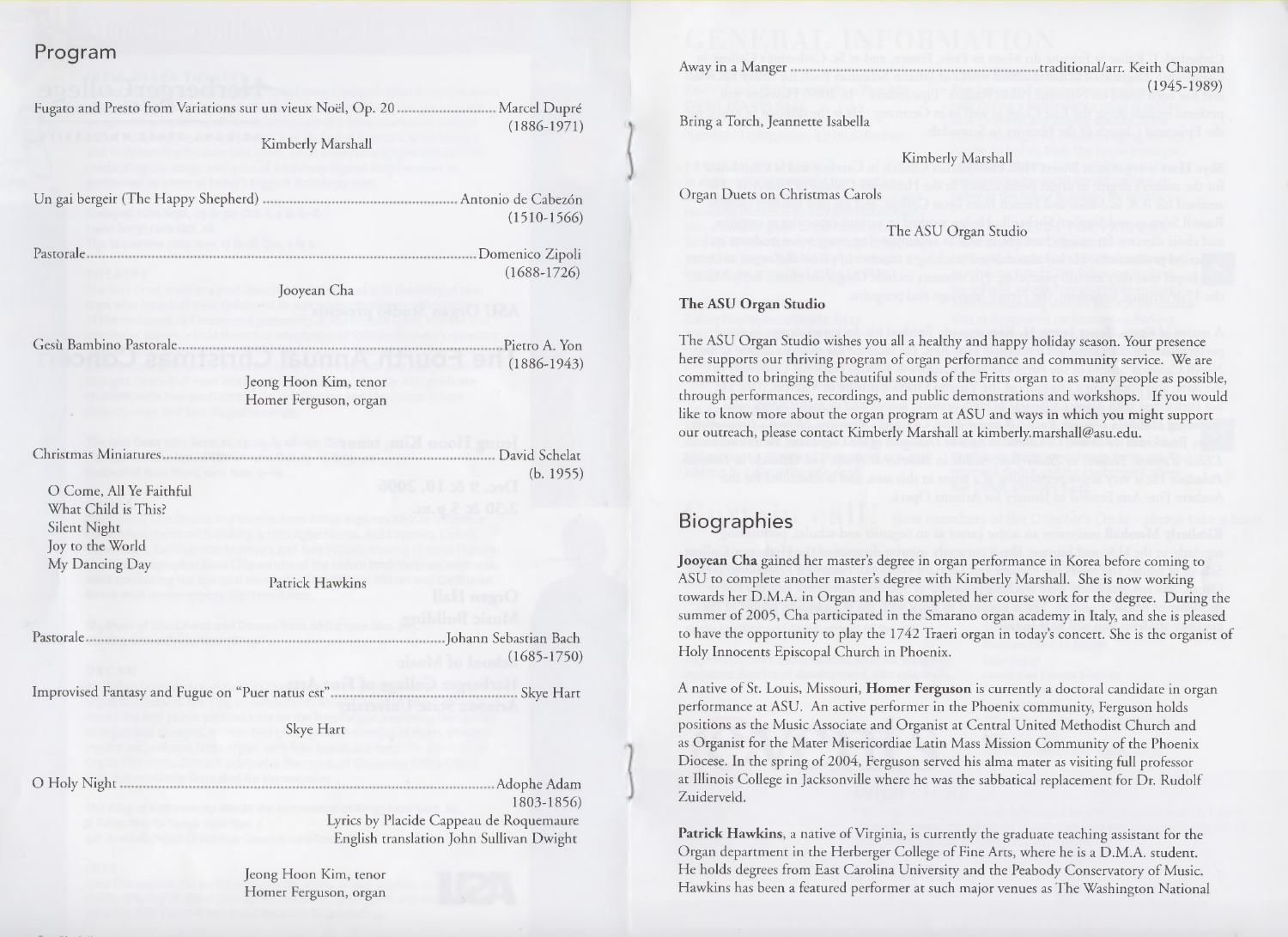Cathedral, U Eglise St.Etienne du Mont in Paris, France, and at St. Catharine's College in Cambridge, England. He has recorded works of Johann Sebastian Bach for Arkay Records and has been heard on National Public Radio's "Pipedreams." In 2007, Hawkins will perform recitals along the East Coast as well as in Germany. He is the director of music for the Episcopal Church of the Nativity in Scottsdale.

**Skye Hart** is organist at Desert Hills Presbyterian Church in Carefree and is a candidate for the master's degree in organ performance in the Herberger College of Fine Arts. He received his B.A. in Music and French from Lyon College, and his past teachers include Russell Stinson and Stephen Shebenik. He has worked in various capacities as organist and choir director for many churches, as well as accompanying many voice students and theatrical productions. He has also enjoyed teaching a number of piano and organ students and hopes that they are still practicing. His interests include Gregorian chant, Early Music, the 17th century, Jansenism, the French language and penguins.

A native of Korea, Tenor **Jeong H. Kim** recently finished his doctorate degree in vocal performance in the Herberger College of Fine Arts. He received his master's degree at the North Carolina School of the Arts, and his bachelor's at Korean National University of the Arts, also obtaining a Diploma at the Viterbo Opera Institute in Viterbo, Italy. He has performed with many orchestras as both oratorio soloist and in major opera roles, including Handel's *Messiah,* Bach's *B-minor Mass,* Gounod's *Requiem,* Mozart's *Coronation Mass,* Bruckner's *Te Deum,* Le Chevalier in *The Dialogues of the Carmelites,* Nemorino in *L'Elisir d'amore,* Tamino in *Zauberfliite,* Aufide in *Beatrice di Tenda,* and Orlando in *Orlando Paladino.* He is very active performing as a tenor in this area, and is scheduled for the Anthem Fine Arts Festival in January for Arizona Opera.

**Kimberly Marshall** maintains an active career as an organist and scholar, performing regularly in the U.S. and Europe. She is currently interim director of the Herberger College School of Music and holds the Patricia and Leonard Goldman Endowed Professorship of Organ. She has previously held teaching positions at Stanford University and the Royal Academy of Music, London. She is honored to work with the outstanding talents of the graduate students you will hear today!

### GENERAL INFORMATION

### **BOX OFFICE**

Paul V. Galvin Playhouse/Nelson Fine Arts Center, 480-965-6447. Hours:10:30 a.m.-6 p.m., Tuesday — Friday; noon-4 p.m., Saturday.

### **FACILITY POLICIES**

In observance of copyright laws and as a courtesy to patrons, the use of cameras and recording devices is strictly prohibited; cameras should be given to the house manager to lock up. Watch alarms, pagers and cell phones should be turned off. No food, beverages or smoking are permitted in the facilities.

### LOST AND FOUND

Galvin Playhouse: 480-965-6447 ASU Gammage:480-965-3497 Lyceum Theatre: 480-965-6447 Evelyn Smith Music Theatre: 480-965-6603 Physical Education Bldg. East: 480-965-6447

### **CHANGE OF ADDRESS**

MainStage Season subscribers are encouraged to notify the Herberger College Box Office about a change of their street or e-mail address by calling 480-965-6536.

## $Curtain~call!$  New members of the Director's Circle – please take a bow!

Financial support from Director's Circle helps promising students as they face the expense of obtaining an arts education. At the same time, Director's Circle support strengthens the college's role as one of the nation's leading centers for the study, practice and development of the arts.

To join Director's Circle, contact Deanna Stulgaitis, assistant director of development, 480-965-8985.



### **EMERGENCY MESSAGES**

Physicians and other patrons expecting calls during a performance must give their seat locations and paging devices to the house manager. All checked paging devices can be picked up from the house manager afterward. Patrons who need to make an emergency phone call should contact an usher or the house manager for assistance.

### **SPECIAL NEEDS FOR PATRONS**

Please notify Box Office staff  $(480-965-6447)$  of any specific needs when purchasing tickets.The following services are offered: wheelchair accessible seating, assistive listening devices and ASL Interpretation at designated performances. Parking spaces designated for patrons who have a disability placard or license plate are located in all parking lots.

### ASSISTIVE LISTENING SYSTEM

A hearing-impaired assistive listening device system is available for patrons in the Evelyn Smith Music Theatre and the Galvin Playhouse. There is no charge for its use. To reserve a device, call the Herberger College Box Office, 480-965-6447.



Charles and Kim Adornetto David and Gail Burstein Linda and Steven Cravens Paul Dygert Peter Gilmour James and Ruth Gourley Dora and Bernie Jacobs John Lujan David and Donna Mercier Carol Meyers Tom Phinney Alfred Cocanower and Kathleen Reilly Beth Vershure Robert Williford and Stacey Bonn

### What's Hot?

Herberger College events updates right to your computer. e-vents is sent via e-mail every Thursday and includes 10 days and two weekends worth of entertaining and exciting fine arts events.

### **Sign up today!**

herbergercollege.asu.edu/eventssignup.html, or call 480-965-1554.

**MainStage tickets on sale now! For more information about individual shows and**